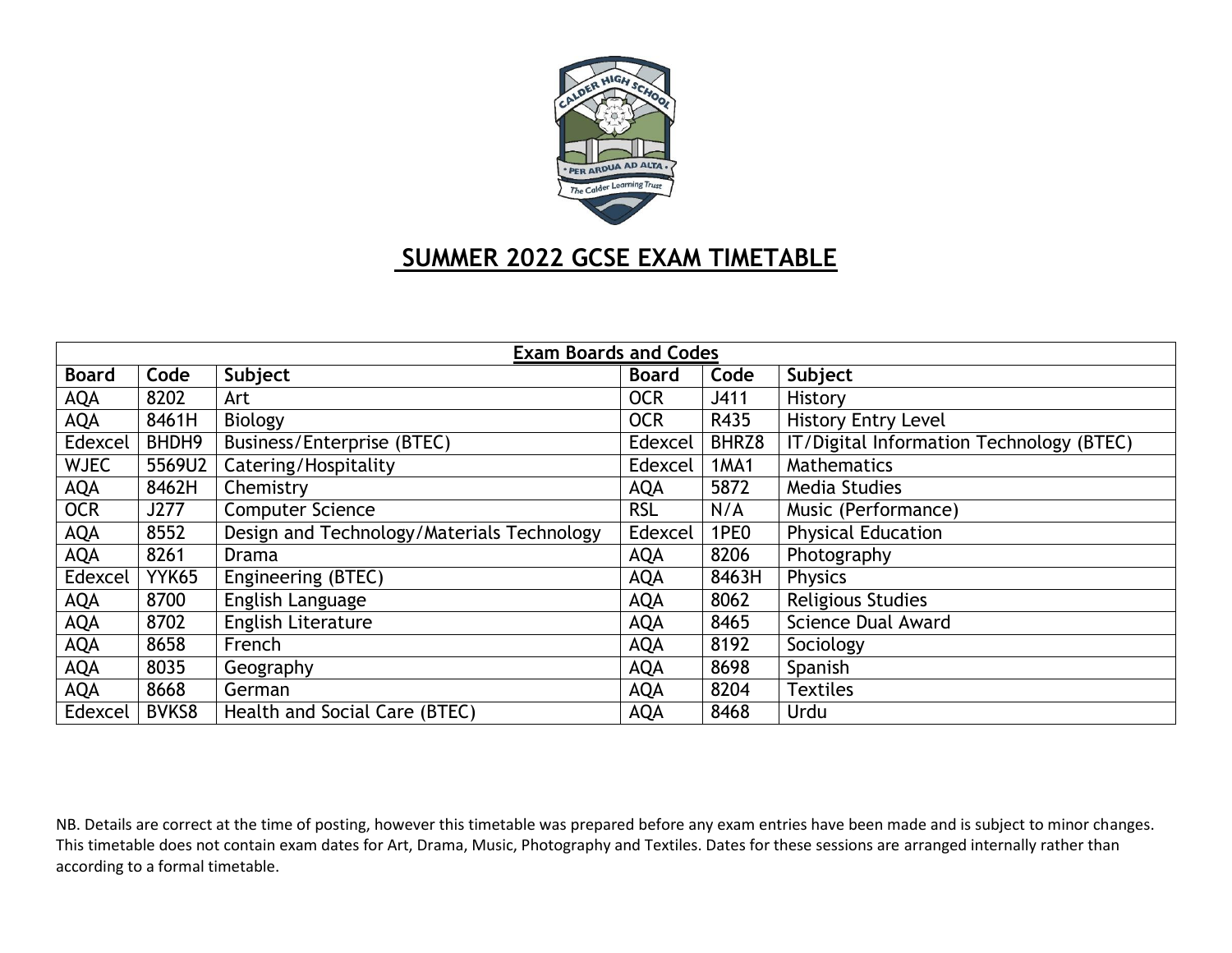# **Week One**

|           | Monday,<br>9 May | Tuesday,<br>10 May | Wednesday,<br>11 May                                                                        | Thursday,<br>12 May                                                                                                                  | Friday,<br>13 May                                                                                             |
|-----------|------------------|--------------------|---------------------------------------------------------------------------------------------|--------------------------------------------------------------------------------------------------------------------------------------|---------------------------------------------------------------------------------------------------------------|
| AM        |                  |                    | Health and Social Care<br>Pearson 21117K<br>Component 3: Health and<br>Wellbeing<br>2 hours | Digital Information<br>Technology<br>Pearson 21193L<br>Component 3: Effective<br><b>Digital Working Practices</b><br>1 hour, 30 mins | <b>Engineering</b><br>Pearson 21141K<br>Component 3: Responding<br>to an Engineering Brief<br>1 hour, 30 mins |
|           |                  |                    | <b>LUNCH</b>                                                                                |                                                                                                                                      |                                                                                                               |
| <b>PM</b> |                  |                    |                                                                                             |                                                                                                                                      | Enterprise<br>Pearson 21429K<br>Component 3: Promotion<br>and Finance for Enterprise<br>2 hours               |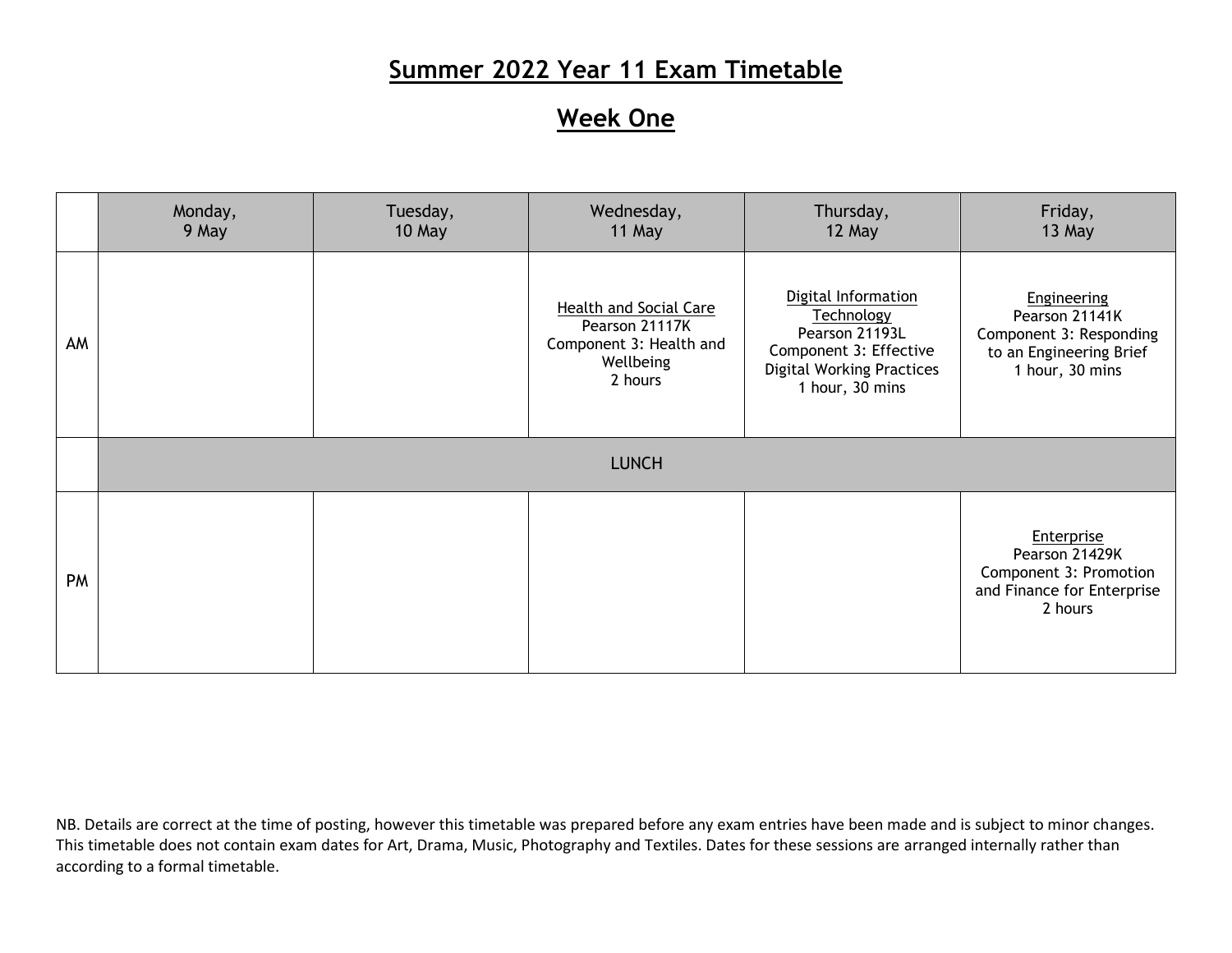#### **Week Two**

|           | Monday,<br>16 May                                                                                                                                | Tuesday,<br>17 May                                                                                                                   | Wednesday,<br>18 May                                                                                  | Thursday,<br>19 May                                    | Friday,<br>20 May                                                                |  |
|-----------|--------------------------------------------------------------------------------------------------------------------------------------------------|--------------------------------------------------------------------------------------------------------------------------------------|-------------------------------------------------------------------------------------------------------|--------------------------------------------------------|----------------------------------------------------------------------------------|--|
| AM        | <b>Religious Studies</b><br>AQA 8062-13 + 15<br>A Paper 1 (Christianity +<br>Islam)<br>1 hour, 45 mins                                           | Biology<br>AQA 8461/1H (Triple)<br>AQA 8464/B/F/H<br>(Combined)<br>Paper 1<br>1 hour, 45 mins (Triple)<br>1 hour, 15 mins (Combined) | <b>English Language</b><br>AQA 8700/1<br>Paper 1<br>1 hour, 45 mins                                   | <b>History</b><br>J411/42 - The Elizabethans<br>1 hour | Mathematics<br>Pearson 1MA1 1F/1H<br>Paper 1 (Non-Calculator)<br>1 hour, 30 mins |  |
|           | <b>LUNCH</b>                                                                                                                                     |                                                                                                                                      |                                                                                                       |                                                        |                                                                                  |  |
| <b>PM</b> | <b>Computer Science</b><br>OCR J277/01<br>Paper 1 - Computer Systems<br>1 hour, 30 mins<br>Sociology<br>AQA 8192/1<br>Paper 1<br>1 hour, 45 mins | Urdu<br>AQA 8468/LH (Listening)<br>AQA 8468/RH (Reading)<br>Paper 1 + Paper 3<br>$45$ mins + 1 hour                                  | German<br>AQA 8668/LH (Listening)<br>AQA 8668/RH (Reading)<br>Paper 1 + Paper 3<br>$45$ mins + 1 hour | Drama<br>AQA 8261/W<br>1 hour, 45 mins                 |                                                                                  |  |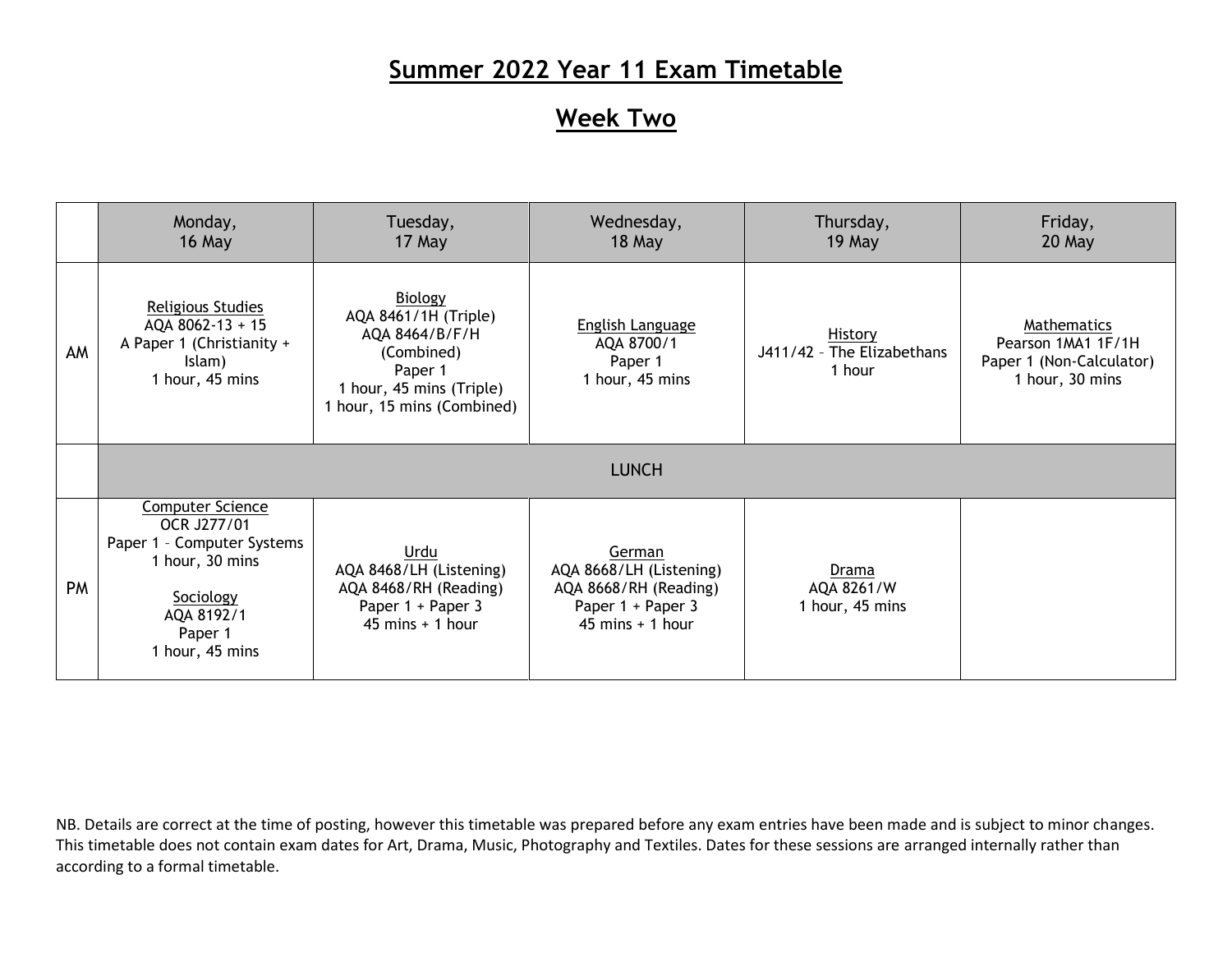#### **Week Three**

|           | Monday,<br>23 May                                     | Tuesday,<br>24 May                                                                                                                                                | Wednesday,<br>25 May                                                            | Thursday,<br>26 May                                                                                                                                                  | Friday,<br>27 May                                                                                                                      |  |
|-----------|-------------------------------------------------------|-------------------------------------------------------------------------------------------------------------------------------------------------------------------|---------------------------------------------------------------------------------|----------------------------------------------------------------------------------------------------------------------------------------------------------------------|----------------------------------------------------------------------------------------------------------------------------------------|--|
| AM        | Geography<br>AQA 8035/1<br>Paper 1<br>1 hour, 30 mins | French<br>AQA 8658/LF/LH (Listening)<br>AQA 8658/RF/RH (Reading)<br>Paper 1 + Paper 3<br>$35 \text{ mins} + 45 \text{ mins}$ (Found)<br>45 mins + 1 hour (Higher) | English Literature<br>AQA 8702/1M<br>Paper 1 - Modern<br>Prose/Drama<br>50 mins | Spanish<br>AQA 8698/LF/LH (Listening)<br>AQA 8698/RF/RH (Reading)<br>Paper 1 + Paper 3<br>$35 \text{ mins} + 45 \text{ mins}$ (Found)<br>45 mins $+$ 1 hour (Higher) | Chemistry<br>AQA 8462/1H (Triple)<br>AQA 8464/C/F/H<br>(Combined)<br>Paper 1<br>1 hour, 45 mins (Triple)<br>1 hour, 15 mins (Combined) |  |
|           | <b>LUNCH</b>                                          |                                                                                                                                                                   |                                                                                 |                                                                                                                                                                      |                                                                                                                                        |  |
| <b>PM</b> |                                                       | <b>Physical Education</b><br>Pearson 1PE0 01<br>Component 1: Fitness and<br><b>Body Systems</b><br>1 hour, 45 mins                                                | Media Studies<br>AQA 8572/1<br>Paper 1<br>1 hour, 30 mins                       | Religious Studies<br>AQA 8062/2A + 2B<br>Paper 2 - Excl Text<br>1 hour, 45 mins                                                                                      | <b>Computer Science</b><br>OCR J277/02<br>Paper 2 - Computational<br>Thinking, Algorithms and<br>Programming<br>1 hour, 30 mins        |  |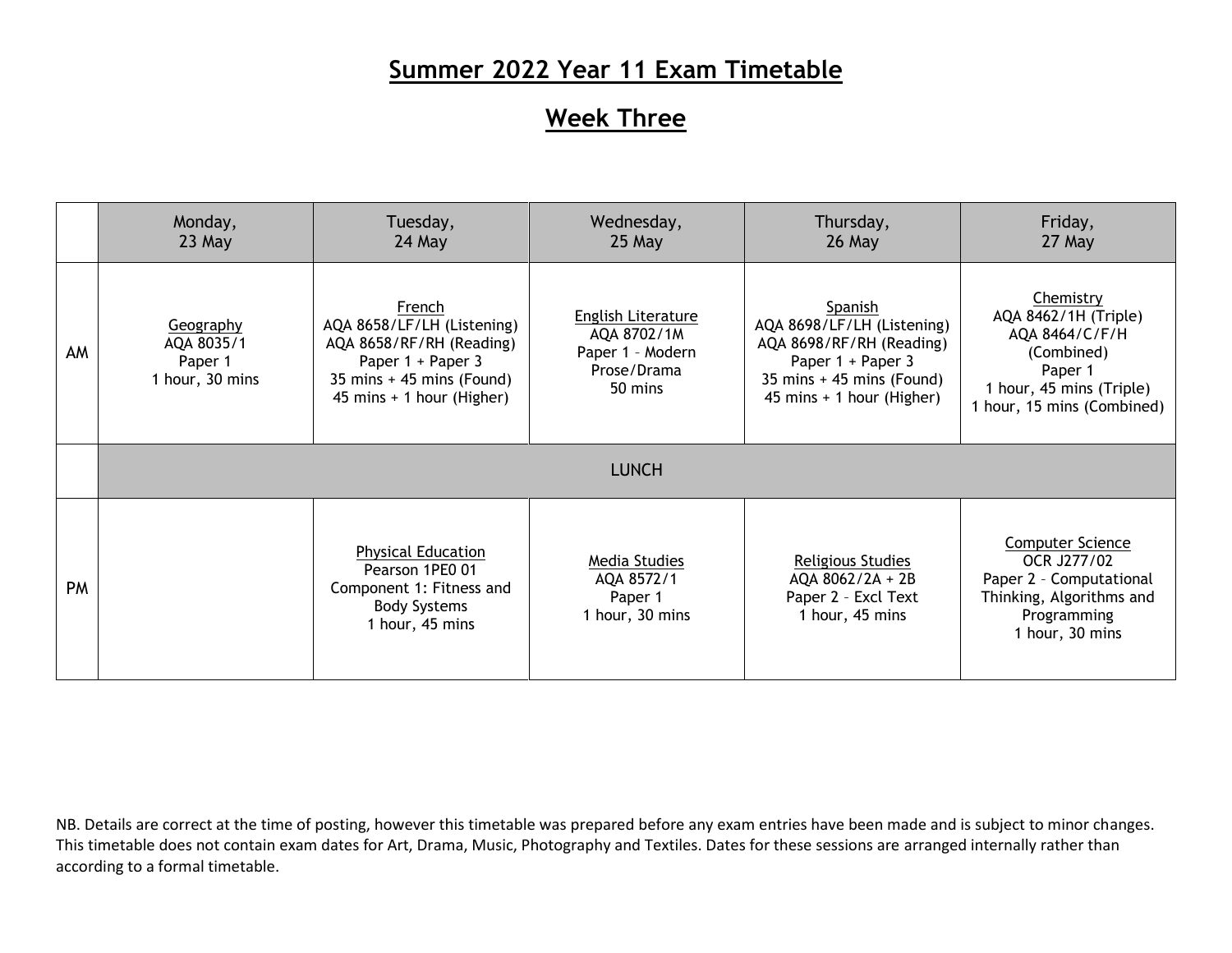#### **Week Four**

|    | Monday,           | Tuesday,                                                                                                             | Wednesday,         | Thursday,                                                                                                                            | Friday,                                                                                                                                                            |
|----|-------------------|----------------------------------------------------------------------------------------------------------------------|--------------------|--------------------------------------------------------------------------------------------------------------------------------------|--------------------------------------------------------------------------------------------------------------------------------------------------------------------|
|    | 6 June            | 7 June                                                                                                               | 8 June             | 9 June                                                                                                                               | 10 June                                                                                                                                                            |
| AM | German            | Mathematics                                                                                                          | English Literature | <b>History</b>                                                                                                                       | <b>English Language</b>                                                                                                                                            |
|    | AQA 8668/WH       | Pearson 1MA1 2F/2H                                                                                                   | AQA 8702/2         | J411/52 - Crime and                                                                                                                  | AQA 8700/2                                                                                                                                                         |
|    | Paper 4 - Writing | Paper 2 (Calculator)                                                                                                 | Paper 2            | Punishment                                                                                                                           | Paper 2                                                                                                                                                            |
|    | 1 hour, 20 mins   | 1 hour, 30 mins                                                                                                      | 1 hour, 45 mins    | 1 hour                                                                                                                               | 1 hour, 45 mins                                                                                                                                                    |
|    |                   |                                                                                                                      | <b>LUNCH</b>       |                                                                                                                                      |                                                                                                                                                                    |
| PM |                   | Geography<br>AQA 8035/2<br>Paper 2<br>1 hour, 15 mins<br>Urdu<br>AQA 8468/WH<br>Paper 4 - Writing<br>1 hour, 20 mins |                    | Physics<br>AQA 8463/1H (Triple)<br>AQA 8464/P/F/H<br>(Combined)<br>Paper 1<br>1 hour, 45 mins (Triple)<br>1 hour, 15 mins (Combined) | <b>Physical Education</b><br>Pearson 1PE0 02<br>Component 2: Health and<br>Performance<br>1 hour, 15 mins<br>Sociology<br>AQA 8192/2<br>Paper 2<br>1 hour, 45 mins |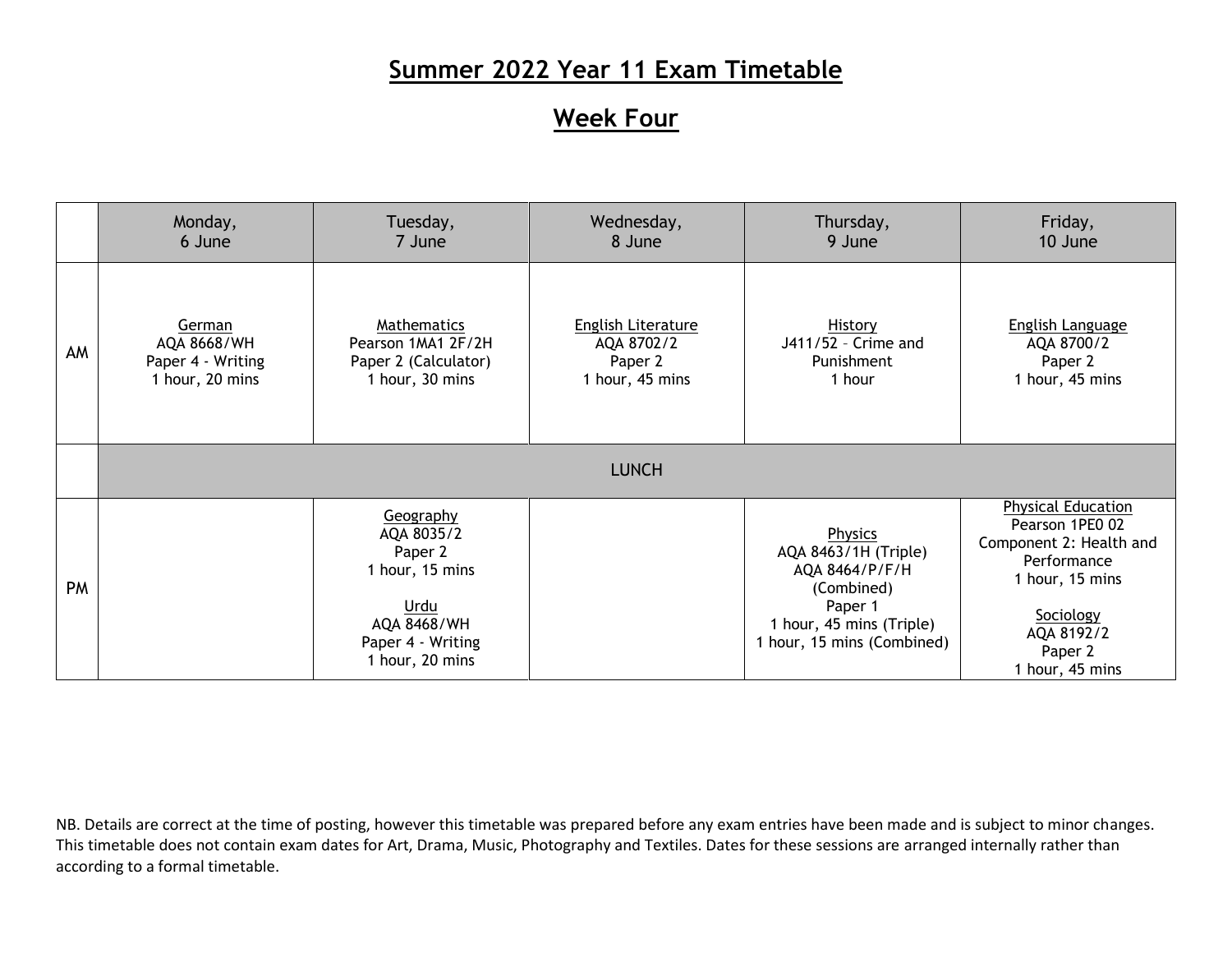## **Week Five**

|    | Monday,<br>13 June                                                           | Tuesday,<br>14 June                                       | Wednesday,<br>15 June                                                                                                                | Thursday,<br>16 June                                                                                     | Friday,<br>17 June                                                                                        |  |  |
|----|------------------------------------------------------------------------------|-----------------------------------------------------------|--------------------------------------------------------------------------------------------------------------------------------------|----------------------------------------------------------------------------------------------------------|-----------------------------------------------------------------------------------------------------------|--|--|
| AM | Mathematics<br>Pearson 1MA1 3F/3H<br>Paper 3 (Calculator)<br>1 hour, 30 mins | Geography<br>AQA 8035/3<br>Paper 3<br>1 hour              | Biology<br>AQA 8461/2H (Triple)<br>AQA 8464/B/F/H<br>(Combined)<br>Paper 2<br>1 hour, 45 mins (Triple)<br>1 hour, 15 mins (Combined) | <b>History</b><br>History Around Us<br>$J411/61 -$<br>1 hour                                             | Spanish<br>AQA 8698/WF/WH<br>Paper 4 - Writing<br>1 hour, 5 mins (Foundation)<br>1 hour, 20 mins (Higher) |  |  |
|    | <b>LUNCH</b>                                                                 |                                                           |                                                                                                                                      |                                                                                                          |                                                                                                           |  |  |
| PM |                                                                              | Media Studies<br>AQA 8572/2<br>Paper 2<br>1 hour, 30 mins | Design and Technology<br>AQA 8552/W<br>2 hours                                                                                       | French<br>AQA 8658/WF/WH<br>Paper 4 - Writing<br>1 hour, 5 mins (Foundation)<br>1 hour, 20 mins (Higher) |                                                                                                           |  |  |